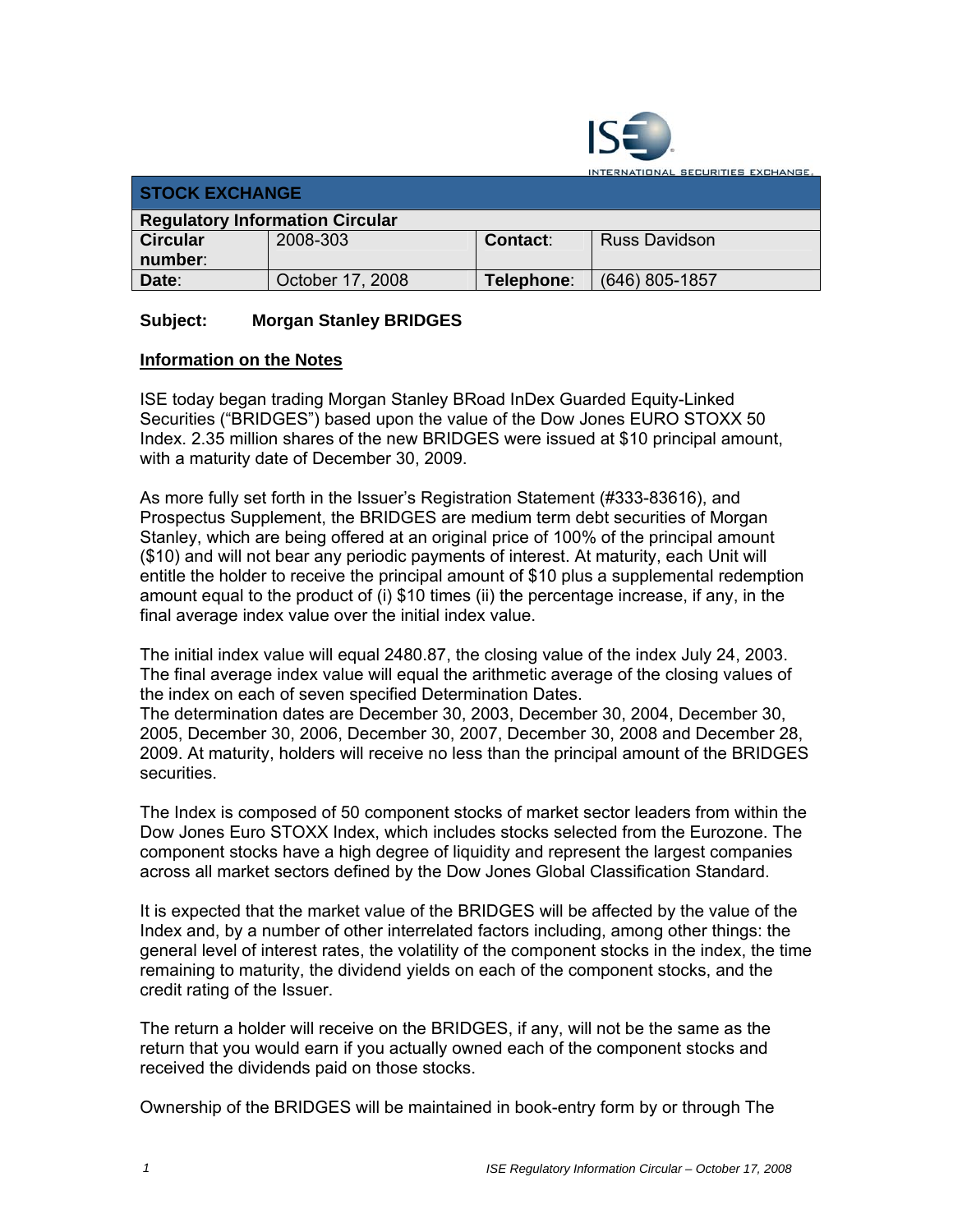Depository Trust Company.

DBX will be quoted and trade as an equity issue in round lots of 100, and will trade "flat" without accrued interest.

Trading in the shares on ISE is on a UTP basis and is subject to ISE equity trading rules. The shares will trade from 9:00 a.m. until 4:00 p.m. Eastern Time. Equity Electronic Access Members ("Equity EAMs") trading the shares during the Pre-Market Session are exposed to the risk of the lack of the calculation or dissemination of underlying index value or intraday indicative value ("IIV"). For certain derivative securities products, an updated underlying index value or IIV may not be calculated or publicly disseminated in the Pre-Market hours. Since the underlying index value and IIV are not calculated or widely disseminated during Pre-Market hours, an investor who is unable to calculate implied values for certain derivative securities products during Pre-Market hours may be at a disadvantage to market professionals.

Equity EAMs also should review NASD Notice to Members 03-71 for guidance on trading these products. The Notice reminds members of their obligations to: (1) conduct adequate due diligence to understand the features of the product; (2) perform a reasonable-basis suitability analysis; (3) perform customer-specific suitability analysis in connection with any recommended transactions; (4) provide a balanced disclosure of both the risks and rewards associated with the particular product, especially when selling to retail investors; (5) implement appropriate internal controls; and (6) train registered persons regarding the features, risk and suitability of these products.

**This Regulatory Information Circular is not a statutory Prospectus. Equity EAMs should consult the Trust's Registration Statement, SAI, Prospectus and the Fund's website for relevant information.**